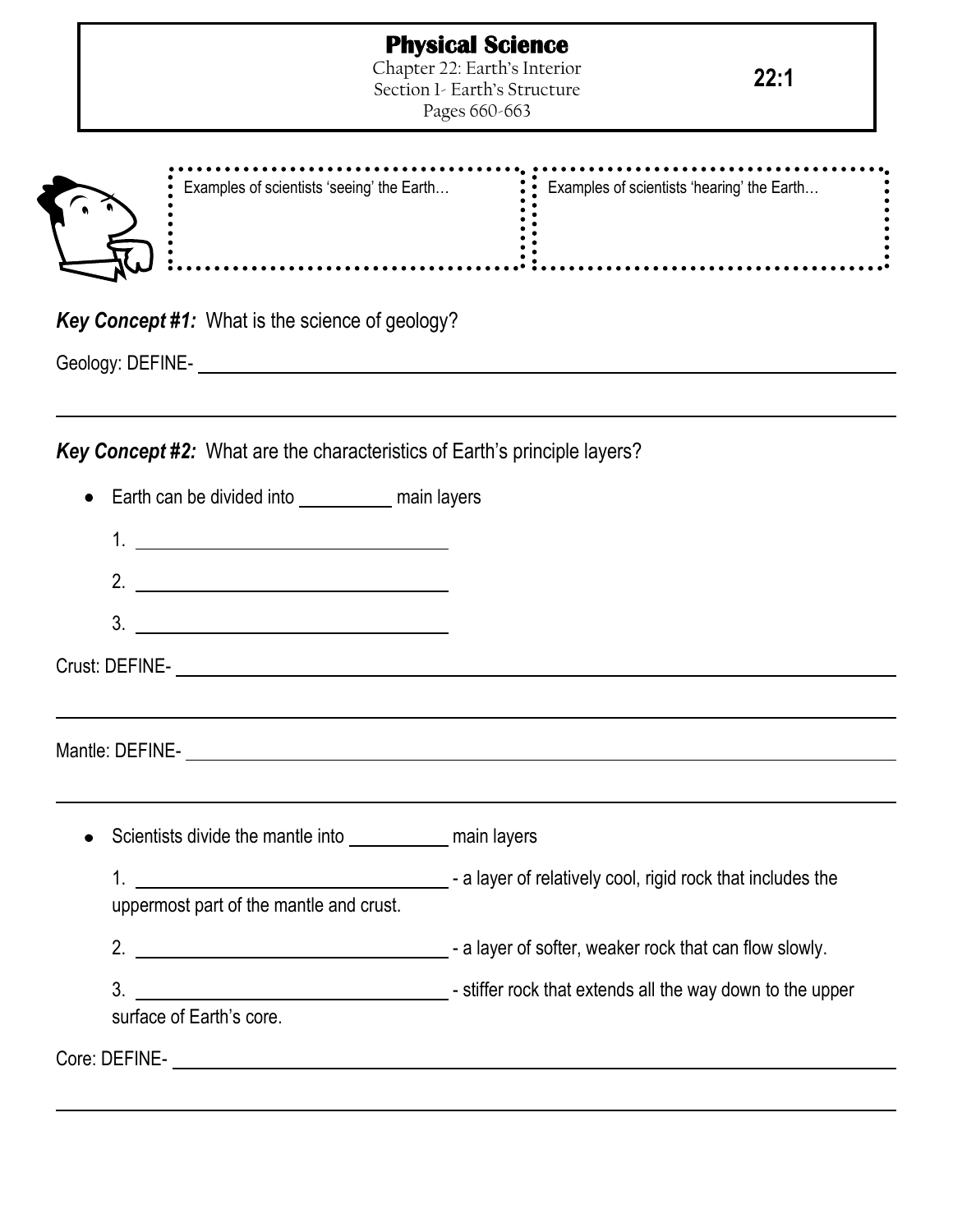|                                    | <b>Physical Science</b>                                                           |      |
|------------------------------------|-----------------------------------------------------------------------------------|------|
|                                    | Chapter 22: Earth's Interior<br>Section 2- Minerals<br>Pages 664-669              | 22:2 |
| Key Concept #1: What is a mineral? |                                                                                   |      |
|                                    |                                                                                   |      |
|                                    |                                                                                   |      |
|                                    | Are minerals inorganic? ______________ Why or why not? __________________________ |      |
|                                    | Key Concept #2: What are some important properties of minerals?                   |      |
|                                    |                                                                                   |      |
|                                    |                                                                                   |      |
| <b>Property</b>                    | <b>Explanation</b>                                                                |      |
| <b>Crystal Structure</b>           |                                                                                   |      |
| Color                              |                                                                                   |      |
| <b>Streak</b>                      |                                                                                   |      |
| Luster                             |                                                                                   |      |
| Density                            |                                                                                   |      |
| Hardness                           |                                                                                   |      |
| Fracture/Cleavage                  |                                                                                   |      |

**Other**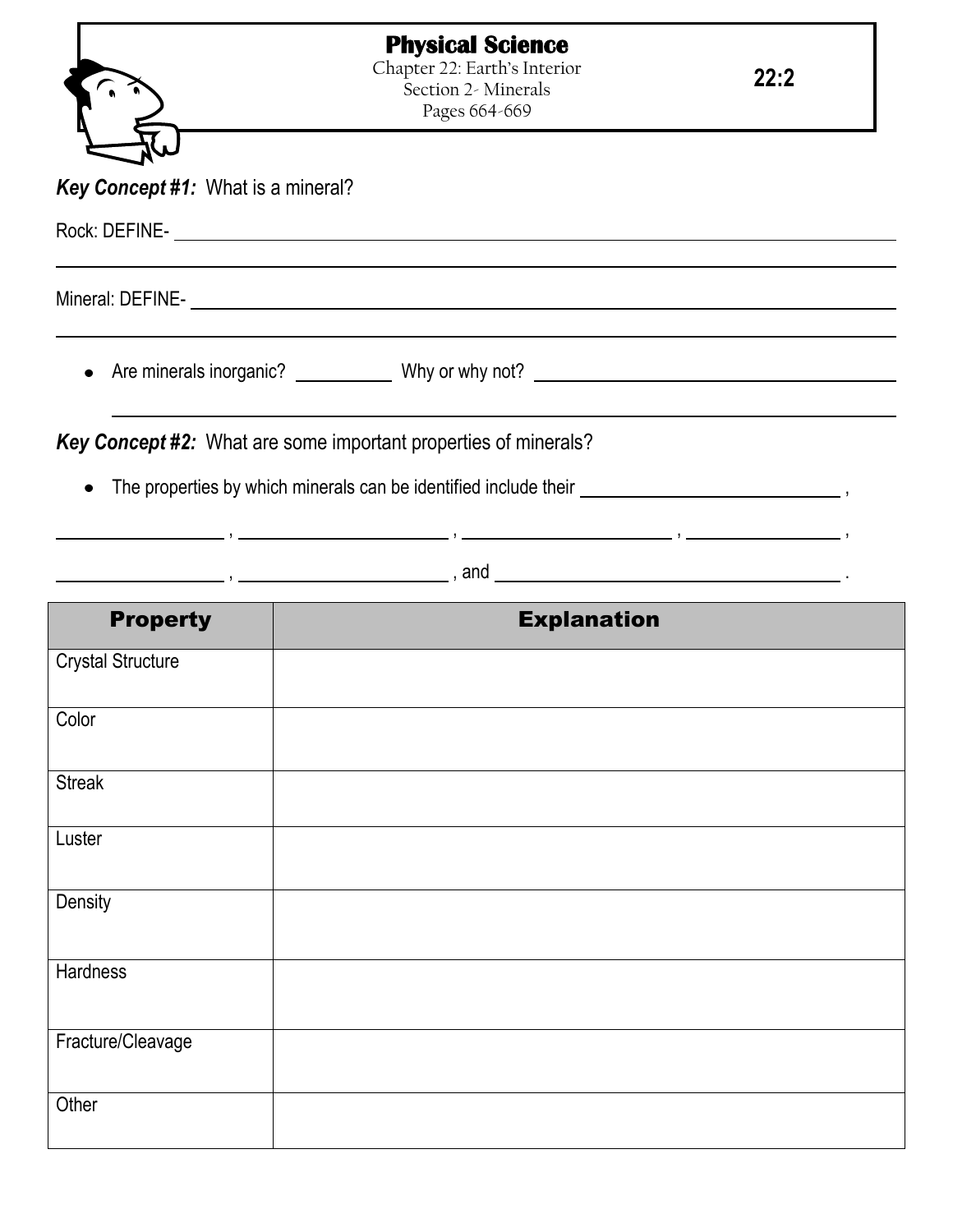|                                                                  | <b>Physical Science</b><br>Chapter 22: Earth's Interior<br>Section 3- Rocks and the Rock Cycle<br>Pages 670-675 | 22:3  |
|------------------------------------------------------------------|-----------------------------------------------------------------------------------------------------------------|-------|
| <b>Key Concept #1:</b> What are the three major groups of rocks? |                                                                                                                 |       |
|                                                                  |                                                                                                                 |       |
|                                                                  |                                                                                                                 |       |
|                                                                  |                                                                                                                 |       |
| <b>Key Concept #2:</b> How do igneous rocks form?                |                                                                                                                 |       |
|                                                                  |                                                                                                                 |       |
|                                                                  |                                                                                                                 |       |
|                                                                  |                                                                                                                 |       |
| <b>Key Concept #3: What are sedimentary rocks?</b>               |                                                                                                                 |       |
|                                                                  |                                                                                                                 |       |
|                                                                  | Sedimentary Rock: DEFINE-<br><u> Sedimentary Rock: DEFINE-</u>                                                  |       |
| <b>Key Concept #4:</b> How do metamorphic rocks form?            |                                                                                                                 |       |
|                                                                  |                                                                                                                 |       |
| $\bullet$                                                        |                                                                                                                 |       |
| deep underground.                                                |                                                                                                                 |       |
|                                                                  | <b>Key Concept #5:</b> How can one type of rock change into another?                                            |       |
|                                                                  |                                                                                                                 |       |
| $\bullet$                                                        |                                                                                                                 | cause |

rocks to change form.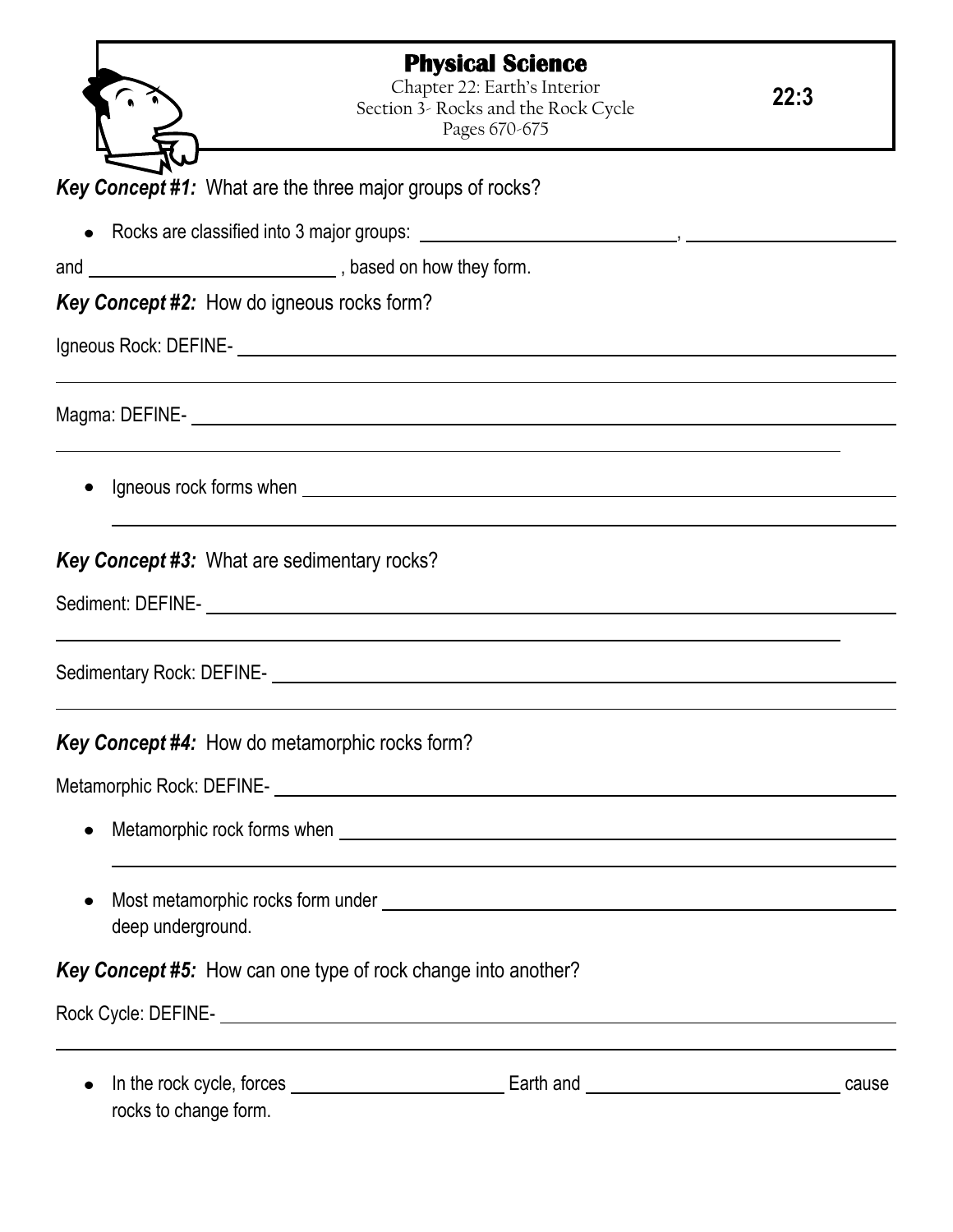



Chapter 22: Earth's Interior Section 4- Plate Tectonics Pages 676-683

**22:4**

*Key Concept #1:* What are plate tectonics and continental drift?

Plate Tectonics: DEFINE-

The theory of plate tectonics explains  $\bullet$ 

|                                              | What happened, according to Wegener, to Pangaea, the single supercontinent?                       |                              |
|----------------------------------------------|---------------------------------------------------------------------------------------------------|------------------------------|
|                                              |                                                                                                   | What is this process called? |
|                                              | Key Concept #2: What are the roles of sea-floor spreading and subduction in plate tectonics?      |                              |
|                                              |                                                                                                   |                              |
|                                              |                                                                                                   |                              |
|                                              | Sea-floor Spreading: DEFINE-<br><u> Sea-floor Spreading: DEFINE-</u>                              |                              |
|                                              |                                                                                                   |                              |
|                                              |                                                                                                   |                              |
| Sea-floor spreading creates                  | Subduction destroys                                                                               |                              |
| Key Concept #3: Why do tectonic plates move? |                                                                                                   |                              |
|                                              | Plate motions are the visible part of the process of ________                                     |                              |
|                                              | <b>Key Concept #4:</b> What are the types of plate boundaries and what are their characteristics? |                              |
|                                              |                                                                                                   |                              |
| <b>Divergent Boundaries</b>                  | <b>Convergent Boundaries</b>                                                                      | <b>Transform Boundaries</b>  |
| DEFINITION:                                  | <b>DEFINITION:</b>                                                                                | DEFINITION:                  |

*Key Concept #5:* Where do most mountains form?

Geologists found that most mountains form **CONTING CONTINUES**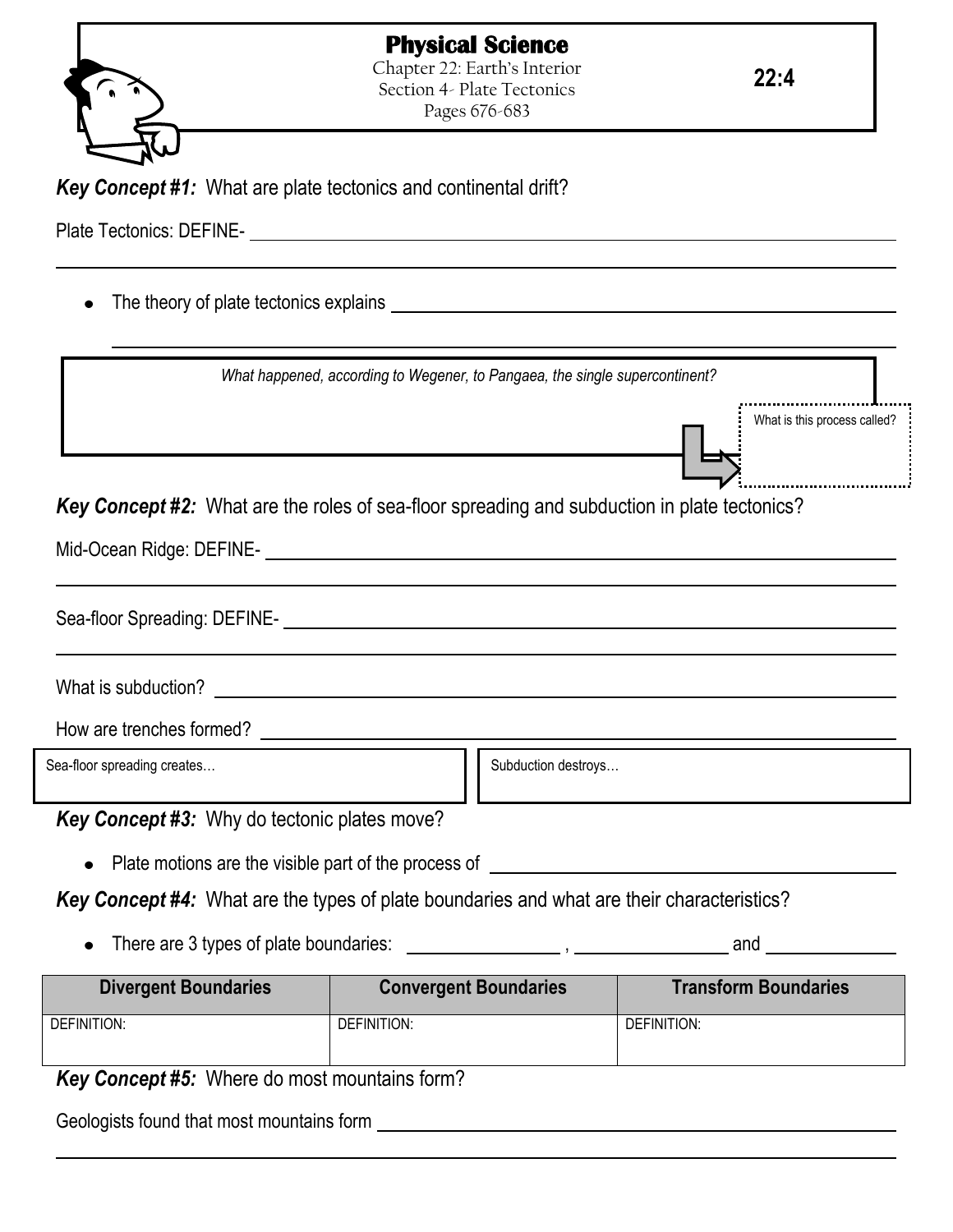|                                                                                                                                                                                                                                        |             | <b>Physical Science</b><br>Chapter 22: Earth's Interior<br>Section 5- Earthquakes<br>Pages 684-689 | 22:5                                                                                                                                                                                                                                 |
|----------------------------------------------------------------------------------------------------------------------------------------------------------------------------------------------------------------------------------------|-------------|----------------------------------------------------------------------------------------------------|--------------------------------------------------------------------------------------------------------------------------------------------------------------------------------------------------------------------------------------|
| Key Concept #1: What causes faults and folds?                                                                                                                                                                                          |             |                                                                                                    |                                                                                                                                                                                                                                      |
| $\bullet$                                                                                                                                                                                                                              |             |                                                                                                    |                                                                                                                                                                                                                                      |
|                                                                                                                                                                                                                                        |             |                                                                                                    |                                                                                                                                                                                                                                      |
|                                                                                                                                                                                                                                        |             |                                                                                                    |                                                                                                                                                                                                                                      |
|                                                                                                                                                                                                                                        |             |                                                                                                    |                                                                                                                                                                                                                                      |
| <b>Key Concept #2: What causes earthquakes?</b>                                                                                                                                                                                        |             |                                                                                                    |                                                                                                                                                                                                                                      |
|                                                                                                                                                                                                                                        |             |                                                                                                    | Focus: DEFINE- <b>And All and All and All and All and All and All and All and All and All and All and All and All and All and All and All and All and All and All and All and All and All and All and All and All and All and Al</b> |
|                                                                                                                                                                                                                                        |             |                                                                                                    |                                                                                                                                                                                                                                      |
| Seismic Waves: DEFINE-<br><u> Contract Contract Contract Contract Contract Contract Contract Contract Contract Contract Contract Contract Contract Contract Contract Contract Contract Contract Contract Contract Contract Contrac</u> |             |                                                                                                    |                                                                                                                                                                                                                                      |
|                                                                                                                                                                                                                                        |             | <b>Types of Seismic Waves</b>                                                                      |                                                                                                                                                                                                                                      |
| P wave                                                                                                                                                                                                                                 |             | S wave                                                                                             | Surface waves                                                                                                                                                                                                                        |
| <b>DEFINITION:</b>                                                                                                                                                                                                                     | DEFINITION: |                                                                                                    | DEFINITION:                                                                                                                                                                                                                          |
| Key Concept #3: How are earthquakes measured?                                                                                                                                                                                          |             |                                                                                                    |                                                                                                                                                                                                                                      |
| To measure earthquakes and pinpoint their epicenters, geologists _                                                                                                                                                                     |             |                                                                                                    |                                                                                                                                                                                                                                      |
| Seismograph: DEFINE-                                                                                                                                                                                                                   |             |                                                                                                    |                                                                                                                                                                                                                                      |
| <b>Scales</b>                                                                                                                                                                                                                          | 1.          | 2.                                                                                                 | 3.                                                                                                                                                                                                                                   |

*Key Concept #4:* Where do most earthquakes occur?

Most earthquakes are , where many  $\bullet$ are found.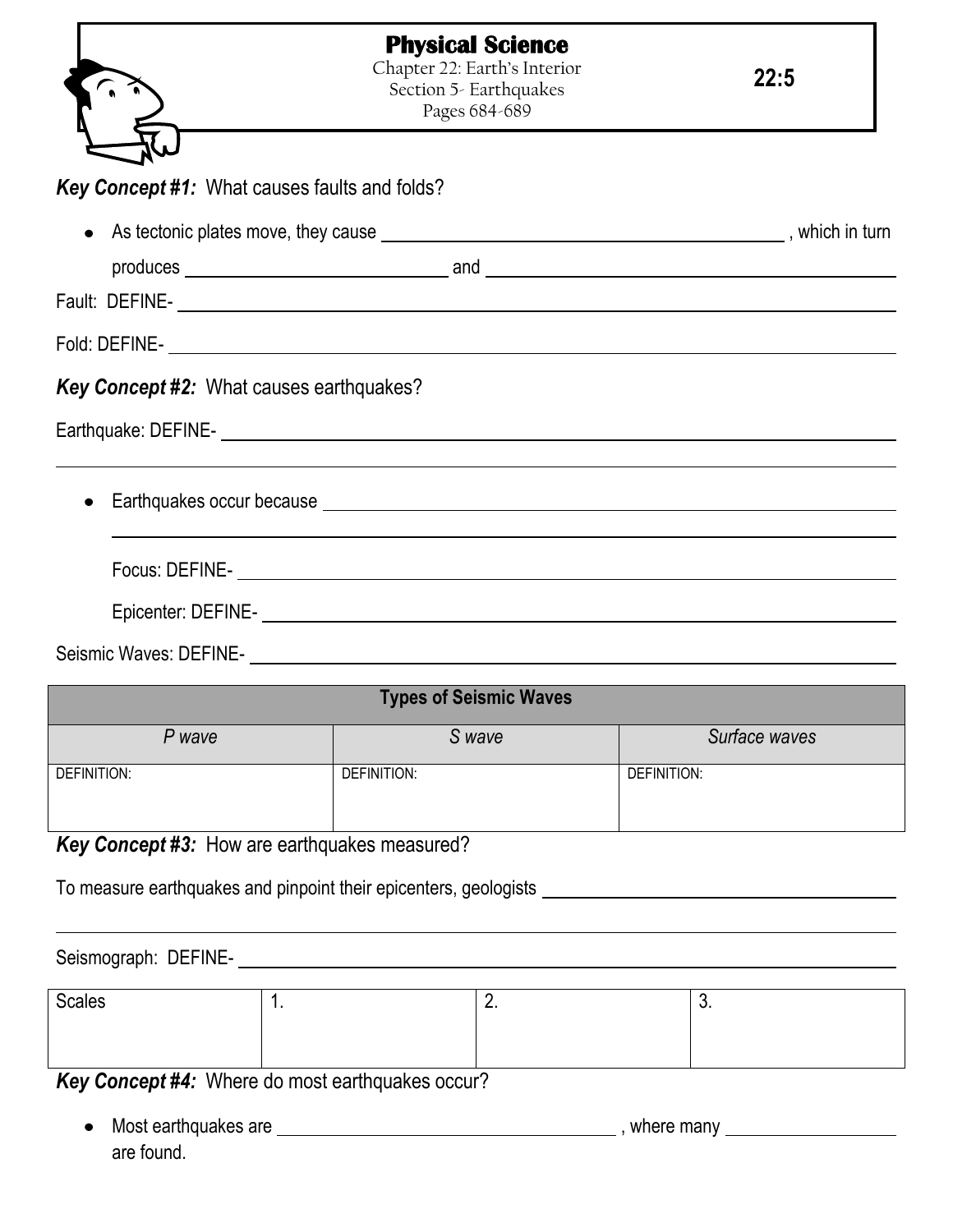

Pages 690-696

**22:6**

## *Key Concept #1:* How do volcanoes form?

Volcano: DEFINE-

- Under certain conditions, small amounts of mantle rock can melt,
- The magma rises  $\frac{1}{1}$ , through the  $\frac{1}{1}$  methods of  $\frac{1}{1}$ , through the  $\frac{1}{1}$ ,  $\frac{1}{1}$ ,  $\frac{1}{1}$ ,  $\frac{1}{1}$ ,  $\frac{1}{1}$ ,  $\frac{1}{1}$ ,  $\frac{1}{1}$ ,  $\frac{1}{1}$ ,  $\frac{1}{1}$ ,  $\frac{1}{1}$ ,  $\frac{1}{1}$ ,  $\frac{1}{1}$ ,  $\frac{$ erupting at the surface as a

Magma Chamber: DEFINE-

*Summarize how a volcano erupts in your own words.*

*Key Concept #2:* Why are some volcanic eruptions quiet and others explosive?

Volcanoes can erupt quietly or explosively depending on



*Key Concept #3:* Where are volcanoes found?

Most volcanoes occur

*Key Concept #4:* What landforms are formed from lava and magma?

| : Landforms formed by magma: | Landforms formed by lava: |  |
|------------------------------|---------------------------|--|
|                              |                           |  |
|                              |                           |  |
|                              |                           |  |
|                              |                           |  |
|                              |                           |  |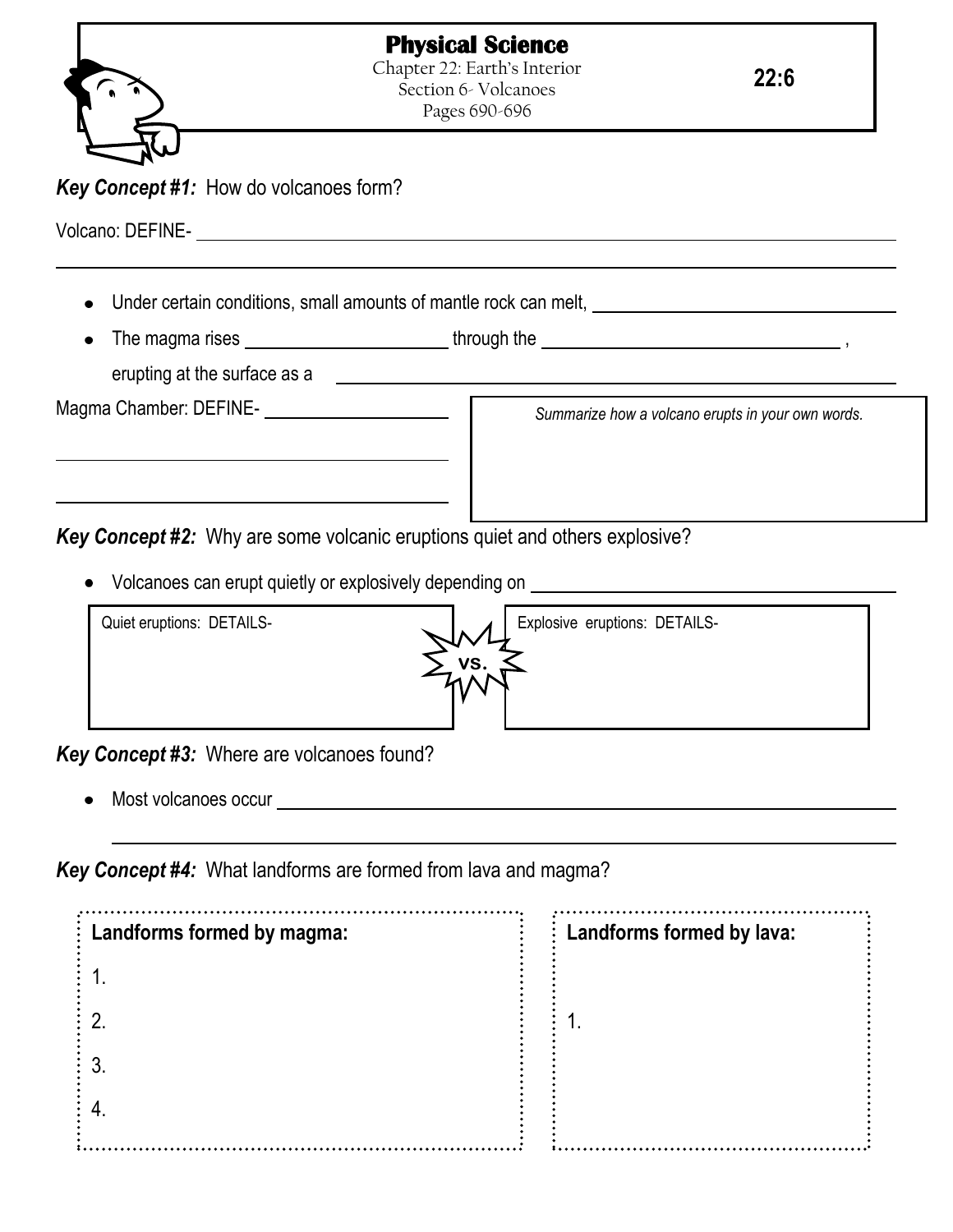|                                                                 | <b>Physical Science</b><br>Chapter 23: Earth's Surface<br>Section 1- Fresh Water<br>Pages 704-708                                                                                                                                    | 23:1 |
|-----------------------------------------------------------------|--------------------------------------------------------------------------------------------------------------------------------------------------------------------------------------------------------------------------------------|------|
|                                                                 |                                                                                                                                                                                                                                      |      |
| Key Concept #1: What processes are involved in the water cycle? |                                                                                                                                                                                                                                      |      |
| $\bullet$                                                       |                                                                                                                                                                                                                                      |      |
|                                                                 | $\frac{1}{2}$ and the eventual $\frac{1}{2}$ , $\frac{1}{2}$ and the eventual                                                                                                                                                        |      |
|                                                                 | return of <u>example and the contract of the contract of the contract of the contract of the contract of the contract of the contract of the contract of the contract of the contract of the contract of the contract of the con</u> |      |
|                                                                 |                                                                                                                                                                                                                                      |      |
|                                                                 |                                                                                                                                                                                                                                      |      |
|                                                                 | ,我们也不会有什么。""我们的人,我们也不会有什么?""我们的人,我们也不会有什么?""我们的人,我们也不会有什么?""我们的人,我们也不会有什么?""我们的人                                                                                                                                                     |      |
|                                                                 |                                                                                                                                                                                                                                      |      |
|                                                                 |                                                                                                                                                                                                                                      |      |
|                                                                 | Condensation: DEFINE-<br><u> Condensation: DEFINE-</u>                                                                                                                                                                               |      |
|                                                                 |                                                                                                                                                                                                                                      |      |
| Precipitation: DEFINE-                                          |                                                                                                                                                                                                                                      |      |
|                                                                 | ,我们也不会有什么?""我们的人,我们也不会有什么?""我们的人,我们也不会有什么?""我们的人,我们也不会有什么?""我们的人,我们也不会有什么?""我们的人                                                                                                                                                     |      |
|                                                                 |                                                                                                                                                                                                                                      |      |
|                                                                 |                                                                                                                                                                                                                                      |      |
|                                                                 | • A small portion of Earth's fresh water is located in the <b>constant of the constant of the set of the set of the set of the set of the set of the set of the set of the set of the set of the set of the set of the set of th</b> |      |
|                                                                 |                                                                                                                                                                                                                                      |      |
|                                                                 |                                                                                                                                                                                                                                      |      |
|                                                                 |                                                                                                                                                                                                                                      |      |
|                                                                 |                                                                                                                                                                                                                                      |      |
|                                                                 |                                                                                                                                                                                                                                      |      |
|                                                                 | <u> 1989 - Johann Stoff, deutscher Stoffen und der Stoffen und der Stoffen und der Stoffen und der Stoffen und de</u>                                                                                                                |      |
|                                                                 |                                                                                                                                                                                                                                      |      |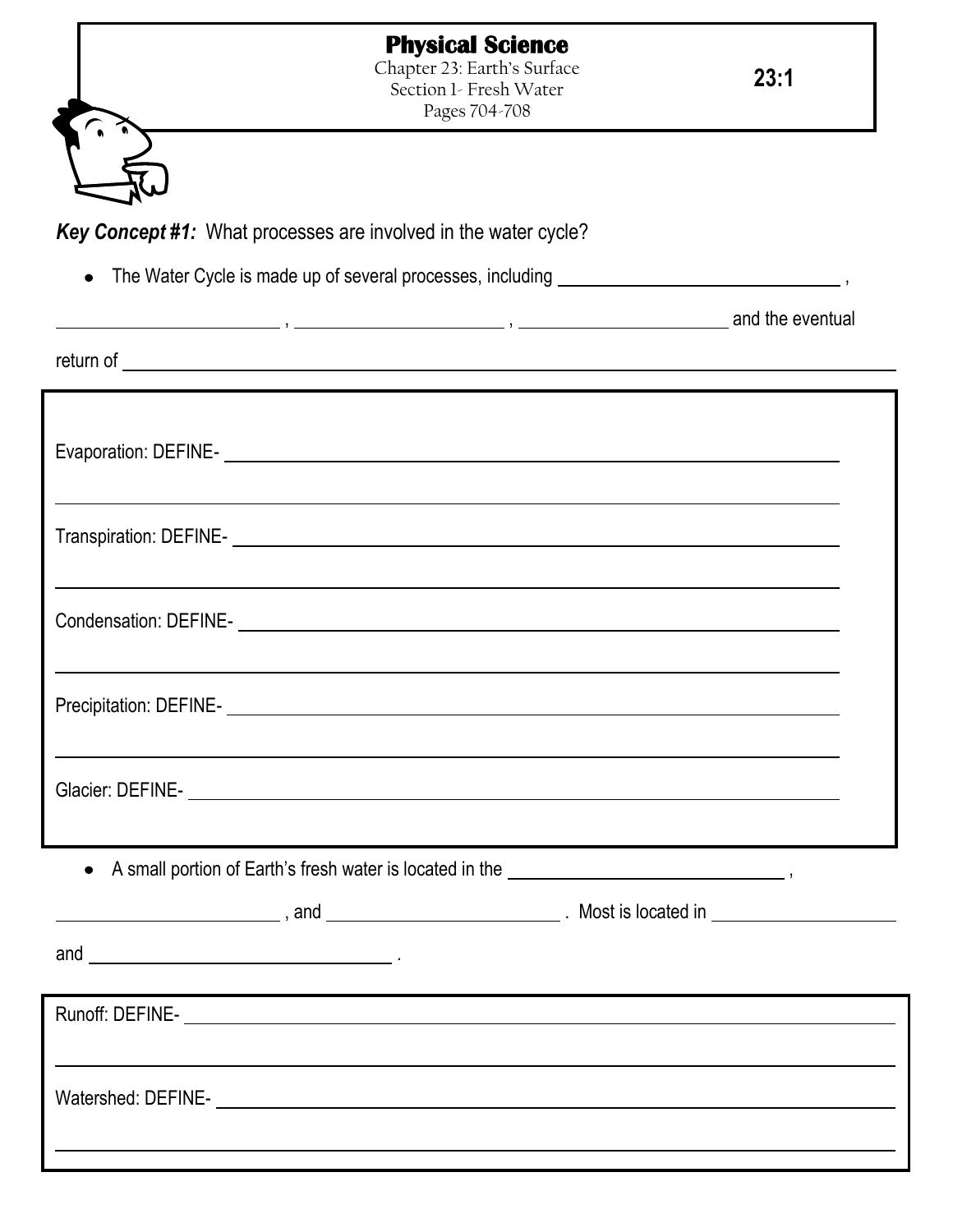

|  | <b>Key Concept #1:</b> What are the agents of erosion? |  |
|--|--------------------------------------------------------|--|
|  |                                                        |  |

Erosion: DEFINE-

Erosion acts through , ,

and

## *Key Concept #2:* What causes mechanical and chemical weathering?

Weathering: DEFINE-<br>
University of the contract of the contract of the contract of the contract of the contract of the contract of the contract of the contract of the contract of the contract of the contract of the contrac

Mechanical and chemical weathering cause

Mechanical Weathering: DEFINE-<br>
Mechanical Weathering: DEFINE-

Abrasion: DEFINE-

Chemical Weathering: DEFINE-

*Key Concept #3:* What factors affect the rate at which rocks weather?

- The rate at which Mechanical Weathering and Chemical Weathering take place depends on 3 main factors:
- $1.$  2.  $3.$

*Key Concept #4:* What force causes mass movement?

Mass Movement: DEFINE-

Through mass movement, gravity

| Type of Mass Movement | Landslide | <b>Mudflow</b> | Creep | <b>Slumping</b> |
|-----------------------|-----------|----------------|-------|-----------------|
| Description           |           |                |       |                 |
|                       |           |                |       |                 |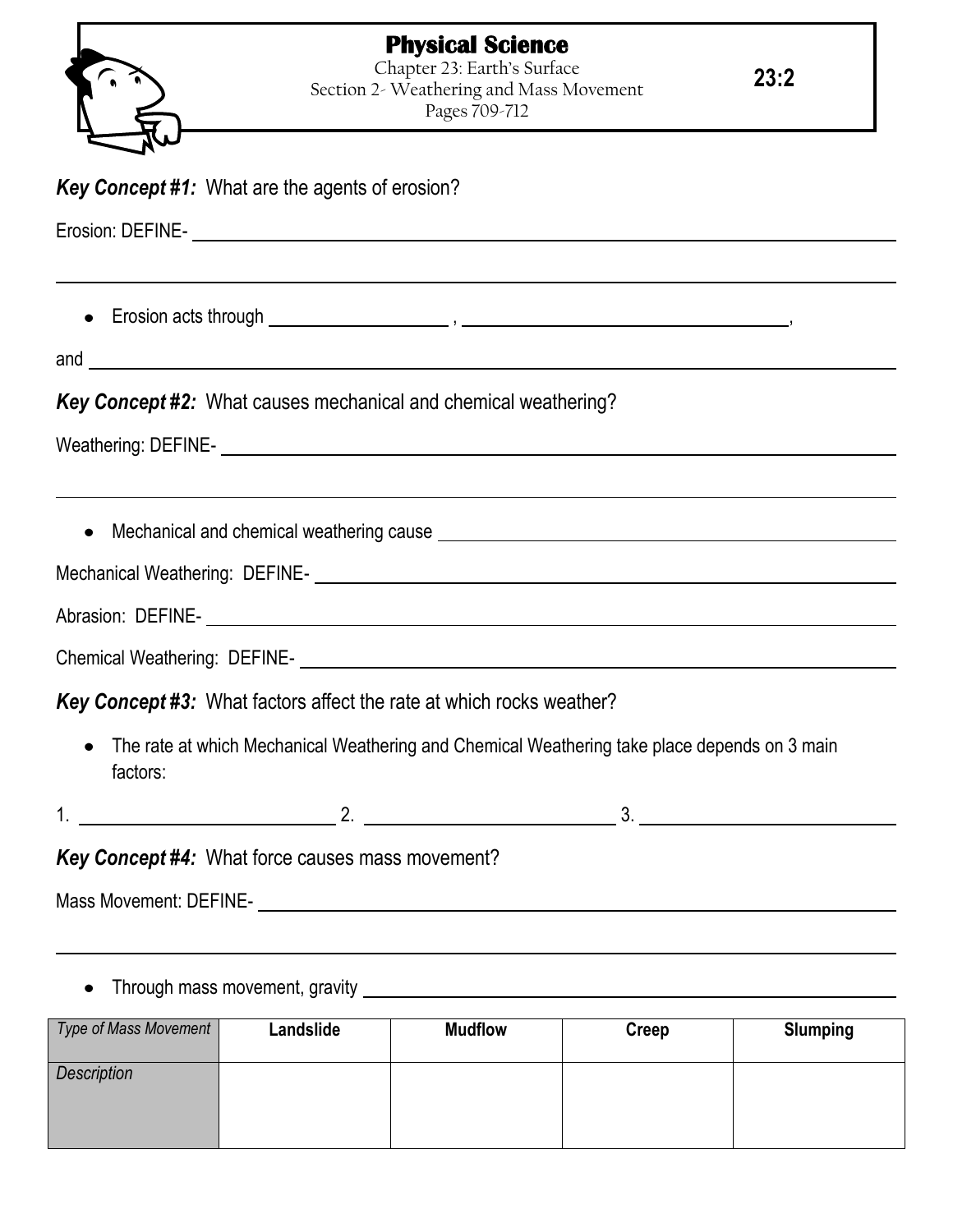## **Physical Science**



Chapter 23: Earth's Surface Section 3- Water Shapes the Land Pages 713-717

**23:3**

*Key Concept #1:* What is the most important factor influencing the ability of a stream to cause erosion?

- The primary force of erosion is Gravity pulls sediment and water The end result of erosion is Deposition: DEFINE-Most sediment is moved and deposited by **EXACUSE 2008** 2012 12:00:00 THE MOST SERIES AND THE MOST SERIES AND THE MOST SERIES AND THE MOST SERIES AND THE MOST SERIES AND THE MOST SERIES AND THE MOST SERIES AND THE MOST SERI Flowing water is the major agent of erosion responsible for Everywhere you look on land, you see features formed by \_\_\_\_\_\_\_\_\_\_\_\_\_\_\_\_\_\_\_\_\_\_\_\_ and <u>the contract of the contract of the contract of the contract of the contract of the contract of the contract of the contract of the contract of the contract of the contract of the contract of the contract of the contr</u> A stream's ability to erode depends mainly on it's *Key Concept #2:* What features are formed by surface water erosion? Water erosion forms , , and <u>\_\_\_\_\_\_\_\_\_\_\_\_\_\_\_\_\_\_\_\_\_\_\_\_\_</u> . Meanders: DEFINE-*Key Concept #3:* What features are deposited by running water? • Features deposited by flowing water include \_\_\_\_\_\_\_\_\_\_\_\_\_\_\_\_\_\_\_\_\_\_\_\_\_\_\_\_\_\_\_\_\_\_\_ Delta: DEFINE-*Key Concept #4:* What causes groundwater erosion?
	- The processes of chemical weathering cause much groundwater erosion, including the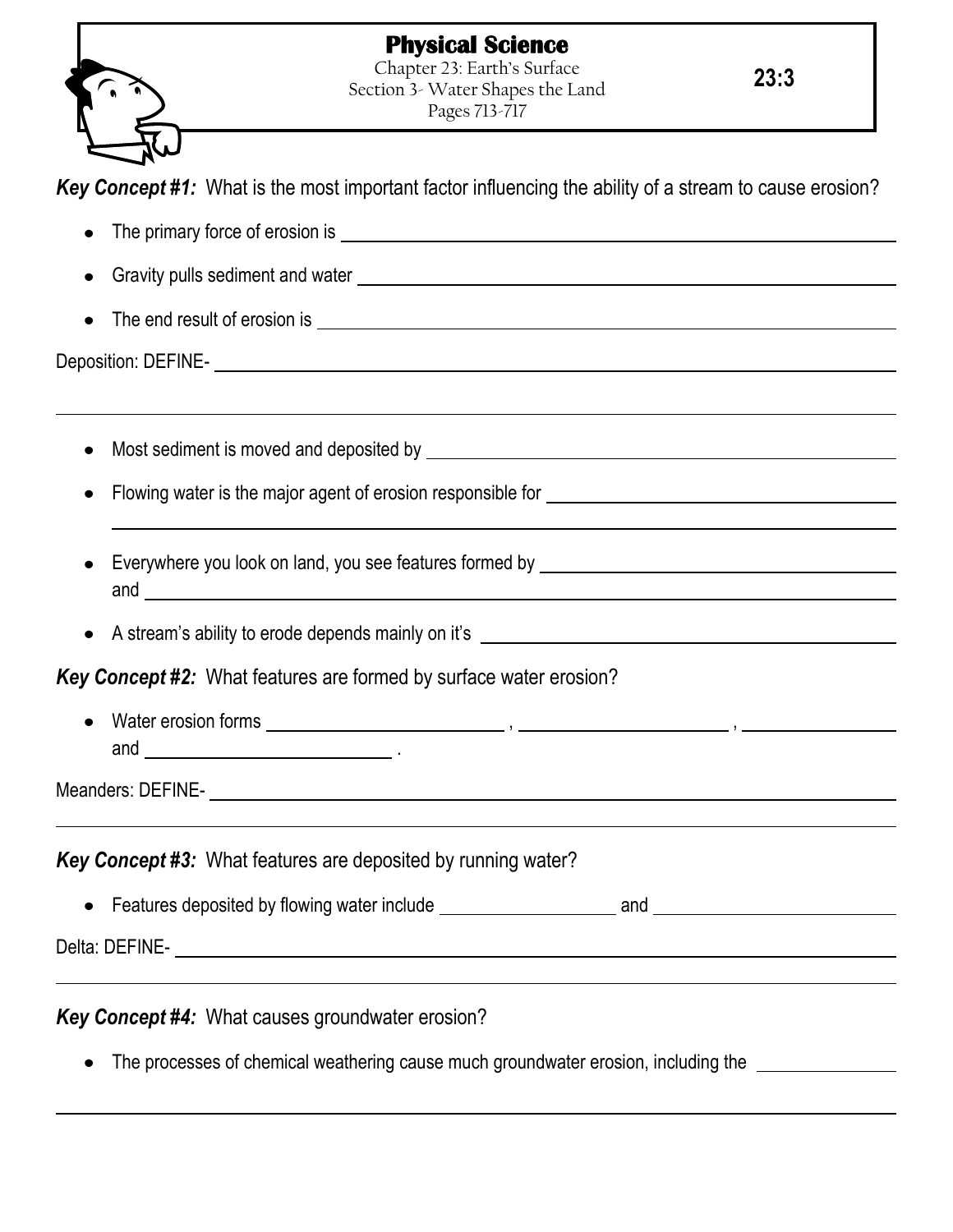*Key Concept #1:* How do glaciers form?

• Glaciers form in places where **contained a matter of the contact of the Claciers** form in places where **contact of the contact of the contact of the contact of the contact of the contact of the contact of the contact of** 

Continental Glacier: DEFINE-

Valley Glacier: DEFINE-

*Key Concept #2:* What landscape features are created by glacial erosion and deposition?

- Glaciers cause many distinctive features in the landscape, including **subsequently**  $\sim$  ,  $\sim$  ,  $\sim$  ,  $\sim$  ,  $\sim$  ,  $\sim$  ,  $\sim$  ,  $\sim$  ,  $\sim$  ,  $\sim$  ,  $\sim$  ,  $\sim$  ,  $\sim$  ,  $\sim$  ,  $\sim$  ,  $\sim$  ,  $\sim$  ,  $\sim$  ,  $\sim$  ,  $\sim$
- , , and
	- When a glacier melts, it deposits it's load of  $\blacksquare$ , creating a variety of

Till: DEFINE-

Moraine: DEFINE-

*Key Concept #3:* What are the effects of wind erosion and deposition?

- Wind erodes the land by and  $\bullet$
- Features deposited by wind include:
	- 1.
	- 2.